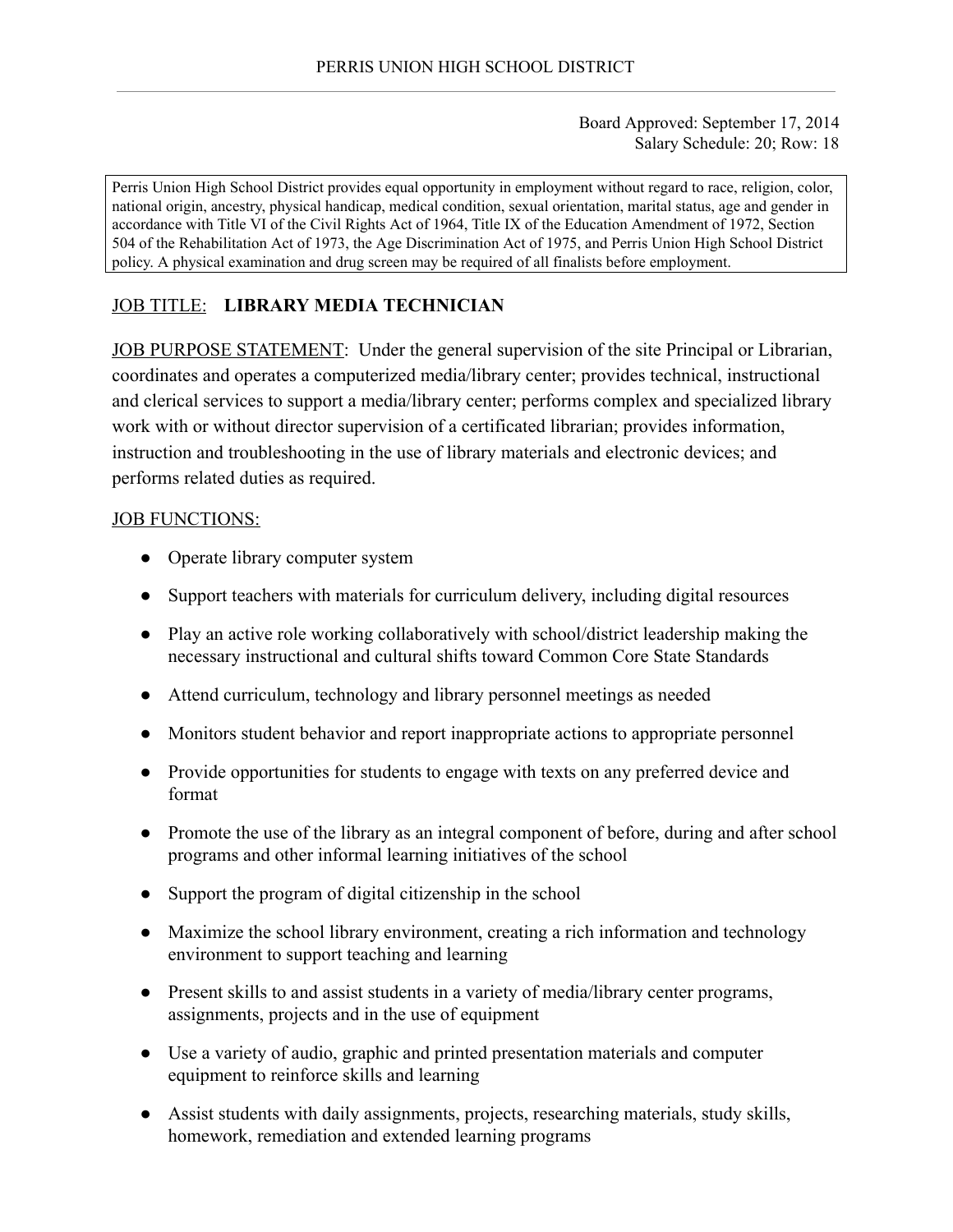### JOB TITLE: **LIBRARY MEDIA TECHNICIAN** Page 2

### JOB FUNCTIONS – continued

- Assist students in search strategies, digital research (i.e. using search engines, citations, etc.)
- Keep informed of new media/library equipment, materials and programs available for use and makes recommendations to administration for new/replacement purchases
- Instruct students and staff in appropriate equipment operation
- Perform routine set up of computer hardware and installation of software following established district equipment and software trends
- Perform initial troubleshooting of hardware and software programs and refer unresolved or complex issues to technology services
- Repairs and mends damaged books and other instructional materials
- Schedule media center use in coordination with teachers and other District groups
- Ensure media center is available during school hours for student use
- Process, organize, move, barcode and inventory print and non-print materials and equipment and keep appropriate records
- Research availability of materials and follow district procedures for ensuring requested items are on District approval lists
- Monitor list of overdue/damaged books, equipment and collect fines
- Maintain library in a clean, organized and inviting manner (i.e. bulletin boards, media displays, etc.)
- Coordinate media/library special events
- Attend related in-services, meeting and conferences
- Work collaboratively with other library services employees to share materials and information
- Knowledge of components and operation of networked and stand-alone computer systems and peripheral equipment such as, but not limited to PCs, MACs, tables such as iPads or Chromebooks, overhead projectors, smart boards, etc.
- Knowledge of community resources and the District's educational program
- Knowledge of modern office methods and equipment, including productivity tools (i.e. Google Docs, Microsoft Office, etc.) programs and the preparation of correspondence
- Demonstrates organizational skills